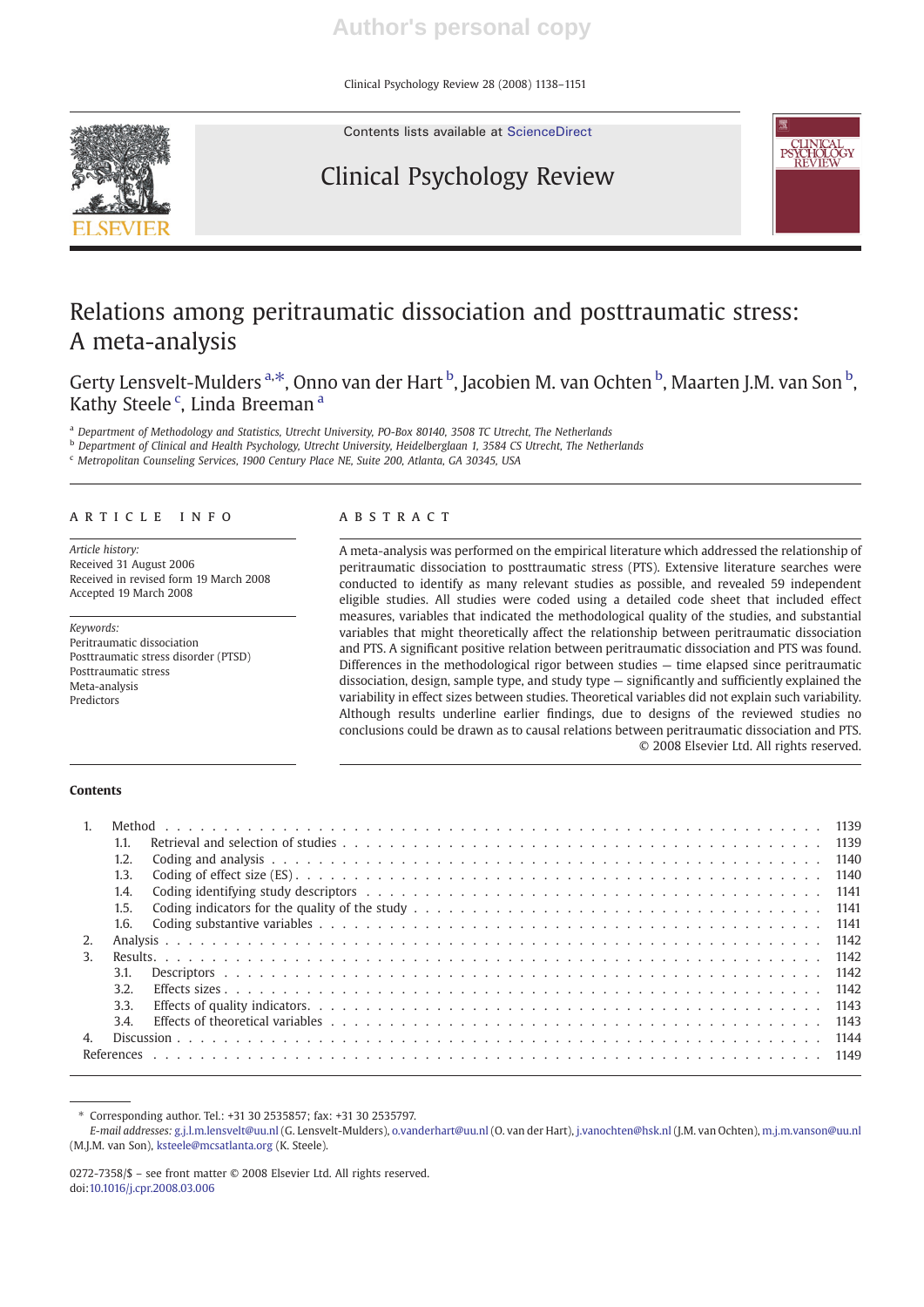Individuals exposed to (potentially) traumatizing events may report dissociative reactions during or immediately following such events, referred to as peritraumatic dissociation (Marmar et al., 1994, 1999). Many authors have argued that the immediate effects of peritraumatic dissociation are adaptive, i.e., protect the individual from intense emotional states such as helplessness, horror, and fear, but that in the long-run, peritraumatic dissociation increases the risk of general psychopathology and of posttraumatic stress disorder (PTSD) in particular (Bennet & Hacker, 2003; Bremner, 1997; Briere, Scott, & Weathers, 2005; Van der Kolk, Van der Hart, & Marmar, 1996; Marmar, Weiss, & Metzler, 1998). In the first meta-analysis of studies on the relationship between peritraumatic dissociation and PTSD following different forms of trauma, Ozer, Best, Lipsey, and Weiss (2003) found that peritraumatic dissociation was the strongest predictor for PTSD and related symptoms compared to other common predictor variables. And in the most recent meta-analysis by Breh and Seidler (2007), a significant effect size of .36 was found. Breh and Seidler compared 34 studies and found the results to be homogenous, indicating no "real" differences between studies; thus, the overall effect size could be computed across all studies. Despite this robust conclusion, Breh and Seidler then conducted two separate meta-analyses, one on studies using quasi-prospective designs, the other on studies with retrospective designs. They made this categorical distinction between designs because retrospective studies resulted in a correlate between peritraumatic dissociation and PTSD, where quasi-prospective studies resulted in an outcome that can be interpreted as a risk factor. Although no formal test on differences between these outcomes was conducted, the fact that results were homogenous across studies implies that no statistical differences between both groups can be found.

The homogeneity that Breh and Seidler (2007) found is remarkable and in contrast to our own conclusions, based on a narrative analysis, that methodological quality of the study and differences in substantive variables results in differences in outcomes between studies (Van der Hart, Van Ochten, Van Son, Steele, & Lensvelt-Mulders, in press). A narrative inspection of the studies on the relation between peritraumatic dissociation and PTS showed a large variability in study results. Even though a majority of studies consistently demonstrated a positive relationship between peritraumatic dissociation and posttraumatic stress (PTS), a significant group of studies failed to replicate this relationship, or found that the relationship between peritraumatic dissociation and PTS disappeared or significantly diminished after other variables were taken into account (Holeva & Tarrier, 2001; Marshall & Schell, 2002; Marx & Sloan, 2005). Candel and Merckelbach (2004) posited that conflicting results of peritraumatic dissociation as a predictor of PTSD could be due to the significant limitations of self-report methodologies on which studies of peritraumatic dissociation rely, because people find it difficult to give accurate descriptions of past emotional states as a general rule (Candel & Merckelbach, 2004).

In the same narrative review we also described the large differences in the methodological quality between studies (Van der Hart et xal., in press): differences as to the measurement of peritraumatic dissociation and posttraumatic stress (including stress reactions, symptoms, and disorder) (PTS); the design of the study; and the very loose identification of the temporal boundaries of the study, which is also related to the large differences between studies of the first measure point of PTS. Such differences are known to affect the validity of data and to result in different outcomes between studies. Moreover, Van der Hart et al. (in press) reported differences in the ways peritraumatic dissociation and PTS are defined, differences between the types of trauma investigated, and differences in age and gender between samples: these may all affect study results. In addition, we identified differences in whether victims perceived traumatizing events as intentionally directed at them, or as a chance of nature. All these differences among studies made it difficult for us to understand how results across studies could have been found to be homogeneous and that a meaningful overall effect size could be computed. Therefore, we decided to extend our narrative review to a meta-analysis.

Meta-analysis or quantitative synthesis encompasses a set of methods for the systematic combination of information from different sources. Meta-analysis therefore provides a statistical summary of what is common, and analyses what is different across a set of independent studies. It provides researchers with a quantifiable summary that may be used to evaluate past research and can help identify gaps in knowledge found in the published literature. Therefore, meta-analysis is both an effective tool to summarize what is known about the relation between peritraumatic dissociation and of PTS and to suggest future research in this field.

The goal of this study is to explore the evidence for and against the predicted relation between peritraumatic dissociation and PTS. Our meta-analysis follows, where possible, the recommendations of the Cochrane Collaboration for systematic reviews and meta-analyses (Cochrane Collaboration, 2006).

#### 1. Method

#### 1.1. Retrieval and selection of studies

Between January and May 2007 we conducted a comprehensive search for empirical studies on the predictive relation between peritraumatic dissociation and PTS(D). A systematic computer search was performed using the international silver platter system of the library of Utrecht University, which included the bibliographical databases of JSTOR (Journal Storage Archive), OMEGA, PsychINFO, PUBMED (including MEDLINE and PreMedline), and SSCI (Social Sciences Citation Index). We also searched the PILOTS database, an electronic index to traumatic stress literature, produced and maintained by the National Centre for PTSD (Lerner, 2007). Finally, to acquire as many unpublished papers and reports as possible we contacted known scholars in the field and organizations, such as the Cochrane foundation, the Campbell Collaboration and the National Center for PTSD, with an appeal for help

Keywords included peritraumatic dissociation, peritraumatic emotional responses, peritraumatic distress, posttraumatic stress, and posttraumatic stress disorder, used individually as well as in search strings. Once an initial pool of articles was obtained, a snow ball search was conducted from the reference section of every article.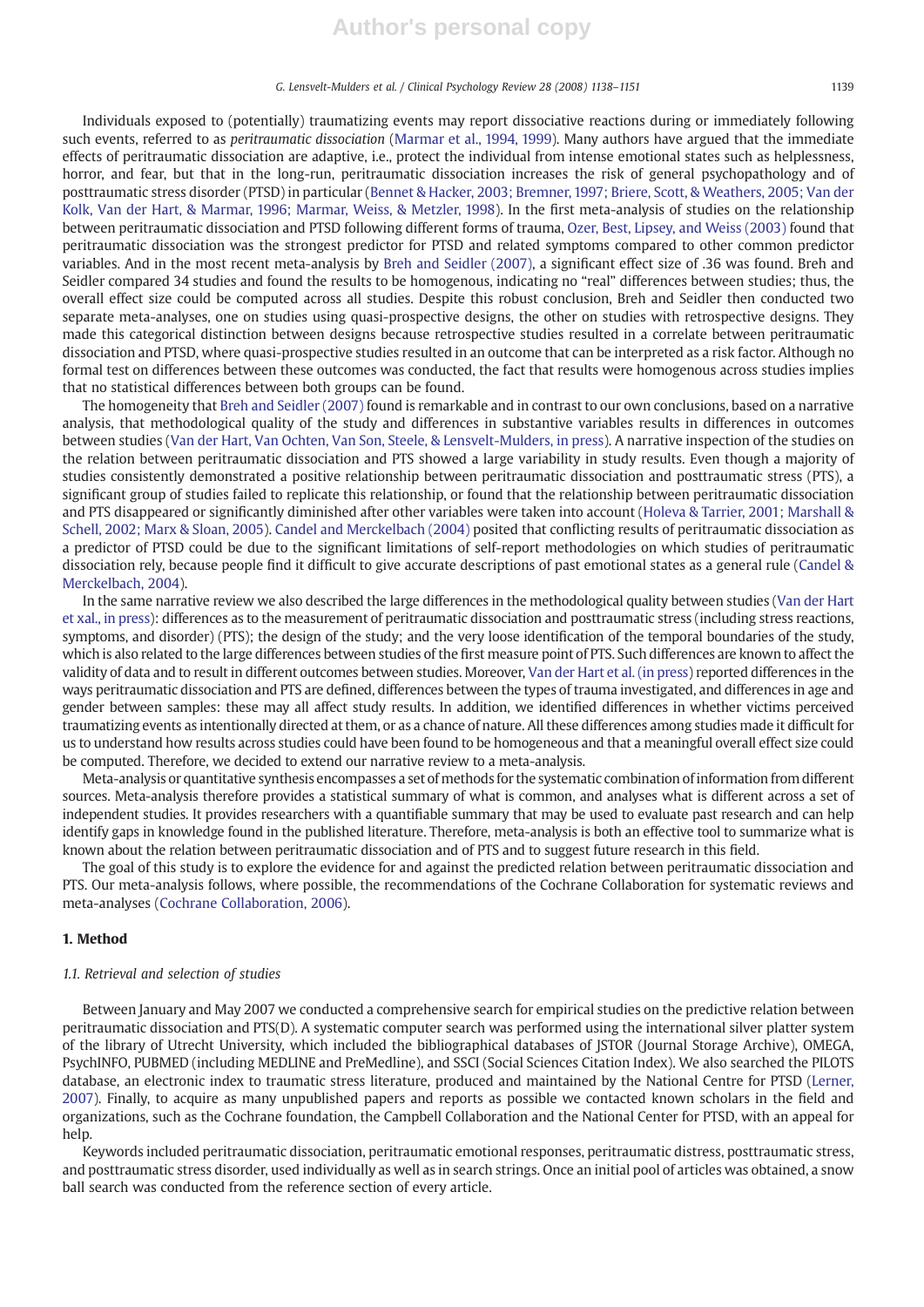Studies were considered eligible for this meta-analysis if: (a) peritraumatic dissociation was assessed; (b) PTS (i.e., posttraumatic stress symptoms, PTSD symptoms, or PTSD) was assessed as a dependent variable; and (c) quantitative methods were used to examine the association between peritraumatic dissociation and PTS. To be included in the database, studies had to report sufficient statistical information to enable the coders to compute a general standardized effect size, for instance statistics such as t-value, F-value, Chi-square, or correlations, should be given and accompanied by their standard deviations or variances, as well as the number of participants in different conditions (Cooper & Hedges, 1994; Lipsey & Wilson, 2001).

The search protocol resulted in 88 empirical studies. Twenty-one studies were discarded from the analysis because after close reading they proved not to be eligible, i.e. they did not meet the criteria for inclusion noted above (see Appendix A). One study was reported in two separate publications, and the results of these two publications were combined into one case for the meta-analysis (Birmes et al., 2001, 2003). The 2005 study by Shalev was a summary of previous studies and thus all outcomes of the Shalev studies are coded as outcomes nested within one study. Three studies reported on two different studies each (Briere et al., 2005; Halligan, Michael, Clark, & Ehlers, 2003; Murray, Ehlers, & Mayou, 2002), bringing the total number of studies in this meta-analysis to 59. The majority of studies reported only one outcome (the relation between peritraumatic dissociation and PTS[D]); 17 studies used a longitudinal design and thus reported more then one outcome. Such outcomes are not independent but nested within studies, and thus a multilevel structure emerged in the data file. The final database contained 83 outcomes nested in 59 independent studies, and a combined sample of 16,547 respondents.

#### 1.2. Coding and analysis

A detailed coding schedule was developed based on the schedule constructed earlier by Lensvelt-Mulders, Hox, Van der Heijden, and Maas (2005). Four categories of information were coded: (1) information necessary to compute standardized effect sizes; (2) identifying study descriptors; (3) variables related to the quality of the study; and (4) substantive information based on the theories about the relation between PTD and PTSD. The first ten studies were coded by three independent coders using the detailed coding schedule from Appendix B. The independent codings only showed insignificant differences, which were reconciled by discussing the original article and clarifying codings with the authors. Fifty-three studies were coded by two coders (i.e., Breeman and Van Ochten), and interrater reliability was sufficient (Kendall Tau = .93). The remaining six studies were coded by one coder (Breeman), and when the information in the paper was unclear the study was again discussed with the first author (Lensvelt-Mulders).

#### 1.3. Coding of effect size (ES)

Most studies (65 =78%) reported the correlation between peritraumatic dissociation and PTS as outcome measure. We therefore recomputed all other outcome measures into a standardized correlation  $(\rho)$ , using the transformations as provided by Cooper and Hedges (1994), and Lipsey and Wilson (2001). The standardized correlation (ES<sub>z,</sub>) is computed as:

$$
ES_{Z_r} = .5log_e \left[ \frac{1 + ES_r}{1 - ES_r} \right] \quad (ES_r = r)
$$
 (1)

Studies have to be weighted according to the number of respondents, studies using larger numbers of respondents need greater weight. We used the inverse sampling variance to weight each effect size:

$$
\omega_{z_r} = n - 3 \tag{2}
$$

In publications in which groups were compared and no effects size was given, a *t*-value was computed using the means, standard deviations and  $n$  as provided in the original paper:

$$
t = \frac{\overline{x}_1 - \overline{x}_2}{\sqrt{\frac{s_1^2}{n_1} + \frac{s_2^2}{n_2}}} \tag{3}
$$

This *t*-statistic is then transformed into an  $ES_n$  using Eq. (4):

$$
ES_r = \frac{t}{\sqrt{t^2 + n_1 + n_2 - 2}}\tag{4}
$$

In studies where the  $\chi^2$  with 1 df (2 by 2 contingency tables) was reported we transformed this into an ES<sub>r</sub> using Eq. (5):

$$
|\text{ES}_r| = \sqrt{\frac{\chi^2}{N}}\tag{5}
$$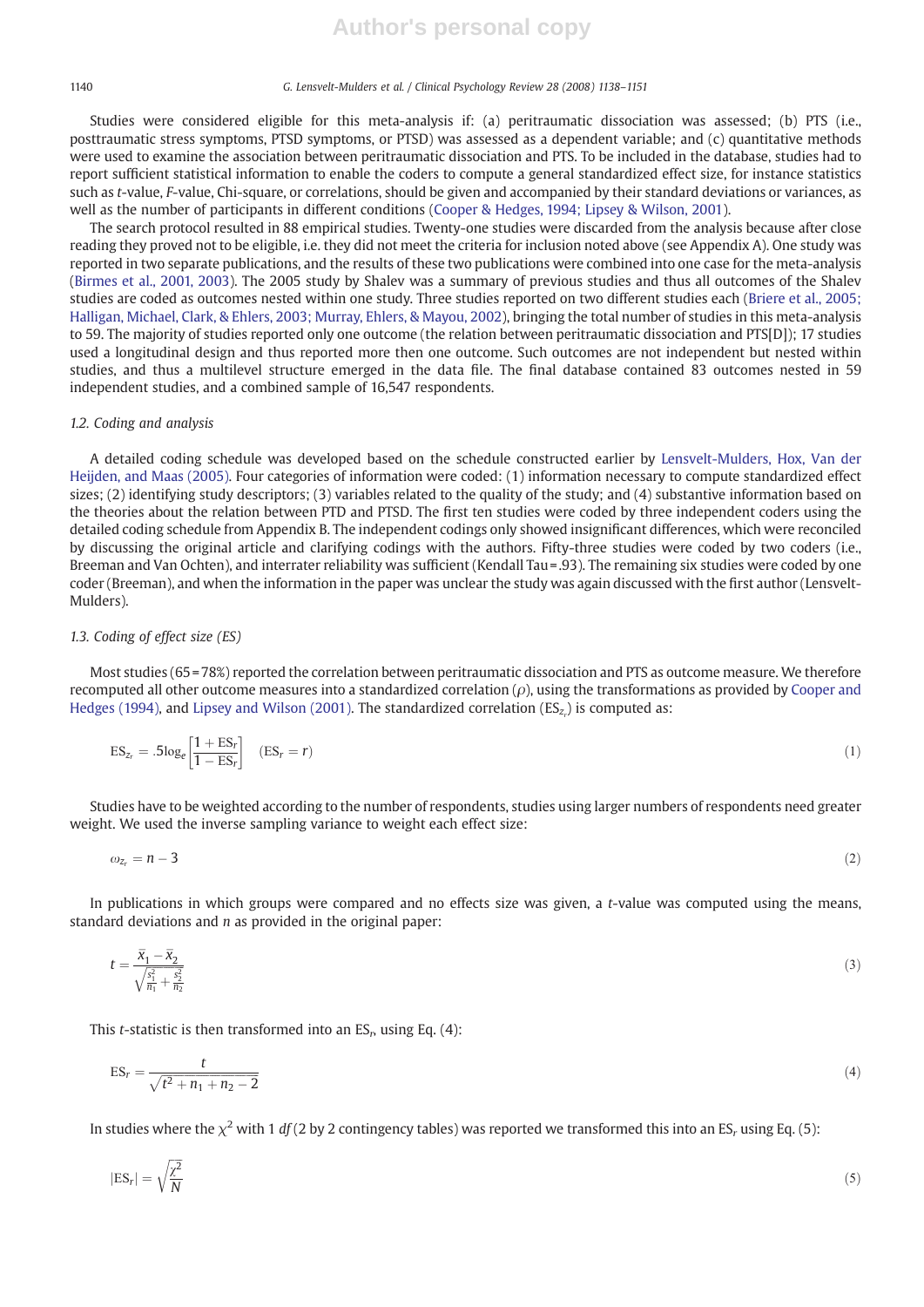#### 1.4. Coding identifying study descriptors

We used several general study characteristics to identify each study, coding the publication year, the country in which the study was conducted, the number of study conditions, and the number of longitudinal waves.

#### 1.5. Coding indicators for the quality of the study

We coded the following as indicators of the methodological and statistical quality of a study: (a) type of publication of a study (paper in a peer reviewed journal, book chapter, unpublished manuscript or technical report); (b) design (group comparisons versus correlational designs); (c) sample type (general population or clinical sample); (d) study type (retrospective–prospective); (e) measures of severity of PTS (full PTSD according to DSM-IV standards versus posttraumatic stress symptoms); and (f) time between trauma and first measurement of peritraumatic dissociation and PTS, (g) a variable that indicated if the study controlled for mediating variables, and (h) finally measures for the studies non-response and for longitudinal studies a measure for wave attrition (i).

#### 1.6. Coding substantive variables

The following were coded as indicators of theoretically relevant or substantive explanatory variables: (a) mean age of the sample; (b) percentage of females of the sample; (c) whether or not victims were first responders [i.e., police, fire-brigade, ambulance personnel] or not; (d) whether or not victims experienced events involved interpersonal threat versus natural disasters or accidents; (e) specific type of potentially traumatizing events (e.g., car accident, earthquake, rape, war); and (f) instruments used to measure peritraumatic dissociation and PTS.



Fig. 1. Forest plot of all studies included in the meta-analysis. ○ = mean effect size, – = upper and lower 95% confidence interval.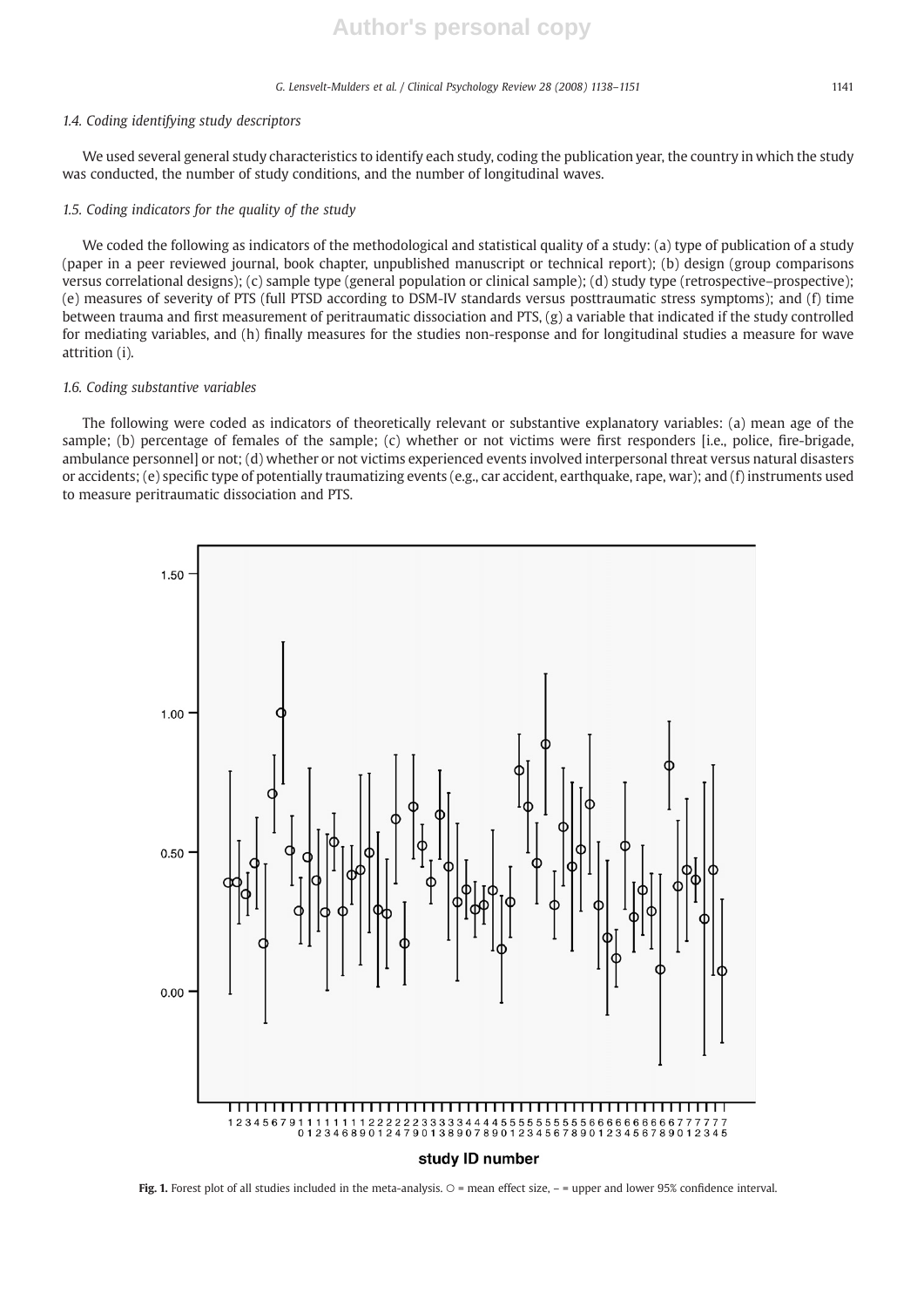#### 2. Analysis

The data set includes 59 independent studies with 83 outcomes, thus the data structure can be defined as a multilevel model, with conditions nested within studies (Hox, 2002). Such a data set warrants a multilevel approach to meta-analysis (Lensvelt-Mulders et al., 2005; Maas, Hox, & Lensvelt-Mulders, 2004). However, preliminary analyses using multilevel metaanalysis showed that the sample size of about 1.4 conditions per study is too small to reliably separate study-level and condition-level variance (Hox & De Leeuw, 2003; Raudenbush & Bryk, 2002). Therefore, the data were analyzed using standard meta-analysis procedures with conditions as the unit of analysis.

First, a total effect size across all studies was computed, using SPSS macros originally developed by Wilson (2000) and adapted by Hox (2002). The overall effect size was significant, but showed a large and significant variability between outcomes which could not be attributed to mere sample variance. Therefore, the effect sizes reported below are based on the random effects model, including weighted multiple regression estimation using a maximum likelihood procedure. All categorical variables were transformed into dummy variables for the meta-regression, and dichotomous variables were coded as 0 and 1. We also attempted to explain the unexplained part of the variance  $(\tau)$  using meta-regression running a fixed effects model.

#### 3. Results

#### 3.1. Descriptors

Of the 59 independent studies, 54 were published in peer reviewed journals, along with one book chapter, and four technical reports. The publication year ranged from 1992 to 2007, peaking in 2005 with 15 eligible papers. Twenty-nine studies were conducted in the USA, 19 in Europe (UK = 9, The Netherlands = 6, France = 2, Germany = 2), and 11 in other countries. Forty-seven studies reported on a one wave study, twelve reported studies involving multiple waves (longitudinal studies).

Eight different types of potentially traumatizing events were coded: 9 studies related to combat experiences, 17 studies to accidents and related injuries, 7 studies on natural and other disasters, 2 studies on terrorist attacks, 5 studies on violence against persons, 5 studies regarding problematic child birth, 3 studies on (childhood) abuse, 2 studies on cancer diagnosis, and 9 studies on miscellaneous events.

#### 3.2. Effects sizes

The standardized correlation between peritraumatic dissociation and PTS across studies was .401 ( $p$  < 001, 95% C.I. is .364–.438). This result clearly indicates a positive relation between peritraumatic dissociation and PTS, i.e. experiencing dissociation during or shortly after a potentially traumatizing event does increase the probability of PTS later in life. A standardized correlation of .401 can be regarded as a medium effect size (Cohen, 1962). Fig. 1 shows the forest plot for all studies, it includes the mean standardized effect size per study and its accompanying confidence interval. As can be seen there is only one serious outlier (standardized ES above 1). This study was eliminated from the analysis.

To investigate robustness of the overall effect size, a fail-safe N was computed, as there is a bias towards not publishing studies with non-significant results. These studies are often not even submitted: they disappear into a file drawer. The existence of many such unpublished studies could seriously challenge the significant results of the meta-analysis (Lipsey & Wilson, 2001). The fail-safe N estimates the number of studies with non-significant results that is needed to reduce the cumulated effects across studies to be non-significant.

The fail-safe N is computed as:

$$
k_0 = k \bigg( \frac{\mathrm{ES}_k}{\mathrm{ES}_c} - 1 \bigg)
$$

Where  $k_0$  is the number of non-significant studies needed to reach  $ES_c$ , the criterion effect size (non-significant=.01 or small = .15), ES<sub>k</sub> is the effect size of the meta-analysis and k is the number of studies in the analysis. In order to nullify the overall result of this meta-analysis, there would need to be 249 additional studies with non-significant results. In order to lower the overall effect from medium (.401) to small (.15), we should have missed 138 studies reporting non-significant results. These results show that this meta-analysis is rather robust. Fig. 2, the funnel plot, adds to these results, the inverted funnel shape is an indication for the absence of a serious bias effect.

The weighted mean effect size was .401. The homogeneity test was significant  $(0=379.95, p<0.001)$ , indicating that these results are not homogeneous, contrary to the findings of Breh and Seidler (2007). In other words, the observed variability is much larger than can be expected based on mere sampling error. We conclude that there are differences among the independent studies that could theoretically explain varying results across studies. These differences are explained using a random model meta-regression based on maximum likelihood estimations in a two step procedure (Cooper & Hedges, 1994). First, we independently analyzed the different effects for (1) the indicators of the quality of the study, and (2) the theoretical variables. Then, we added all variables that significantly affected the outcome into a single overall regression analysis.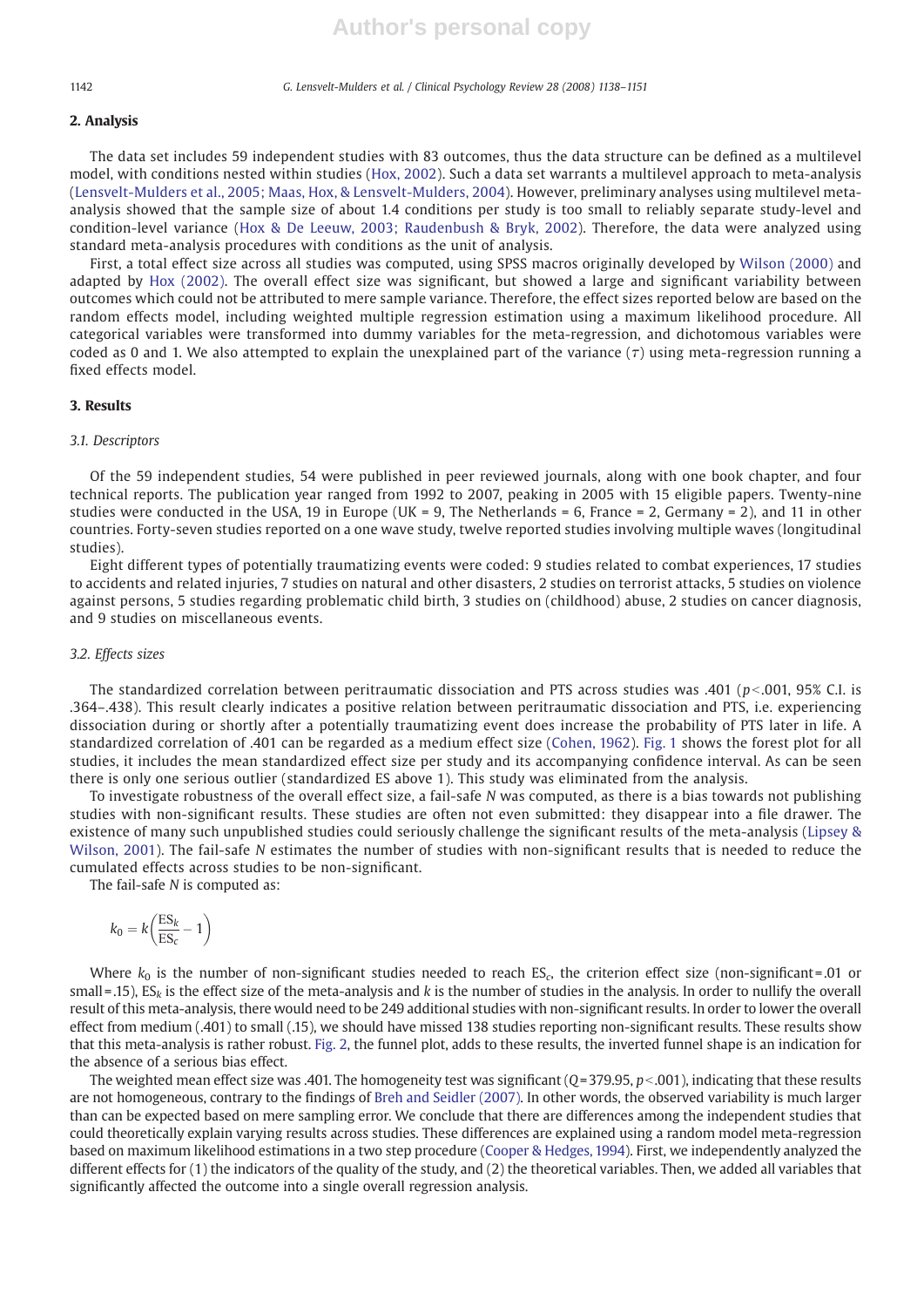



Fig. 2. Funnel plot of all studies in meta-analysis, sample size (y-axis) plotted against the effect size (rho).

#### 3.3. Effects of quality indicators

In the first meta-regression we included all coded indicators for study quality (Table 1). The overall effect size  $ES_r$  was .40 ( $p$ <.001). The model explained 34.2% of between studies variance.

As shown in Table 1, a model including these five quality indicators significantly and sufficiently explains the random variance between studies. When all variables are added to the regression equation, heterogeneity disappears ( $Q=38.92$ ,  $p<0$ ), which becomes even more clear in a non-significant residual variance  $(Q=74.90, p=.264)$ .

The type of study, i.e., prospective (1) or retrospective (0), positively adds to the relation between peritraumatic dissociation and PTS, with prospective studies showing a stronger relation between peritraumatic dissociation and PTS than retrospective ones. The design of the study, i.e., correlational studies (1) versus studies that used a test for differences between groups (0), also added to the model, with correlational studies showing a stronger relation between peritraumatic dissociation and PTS. The type of sample, i.e., general population versus a clinical/patient sample also significantly adds to the relation between peritraumatic dissociation and PTS, with clinical samples showing stronger relations. Publication type did not add to the explanatory power of the model: No significant differences in results were found between studies published in peer reviewed journals, book chapters, or technical reports.

#### 3.4. Effects of theoretical variables

The only theoretical variable that significantly added to the explanatory power of the model was "victim perception of the meaning of the event," i.e., the variable that indicated if the type of (potentially) traumatizing event was experienced as interpersonal versus natural disasters and accidents. Victim perception had a significant regression weight: When the (potentially) traumatizing event is regarded as deliberately aimed at the individual, the relation between peritraumatic dissociation and PTS is stronger. However, the overall ES became .396 and the model explained only 9.7% of the random variance, thus failing to account for significant variance across studies ( $Q = 7.43$ ,  $p = 283$ ). The results are summarized in Table 2.

The instruments used to measure peritraumatic dissociation or PTS did not affect the outcome relations. In 70% of the studies, peritraumatic dissociation was measured with the PDEQ. Using a different instrument did not change the outcome relation. The same holds for the diagnostic instruments for PTSD: The choice of an instrument did not influence the resulting relationship between peritraumatic dissociation and PTS. Because of the fact that the combination of instruments was randomly distributed across studies, there were no coded variables that could explain the choice for a specific instrument. The combination of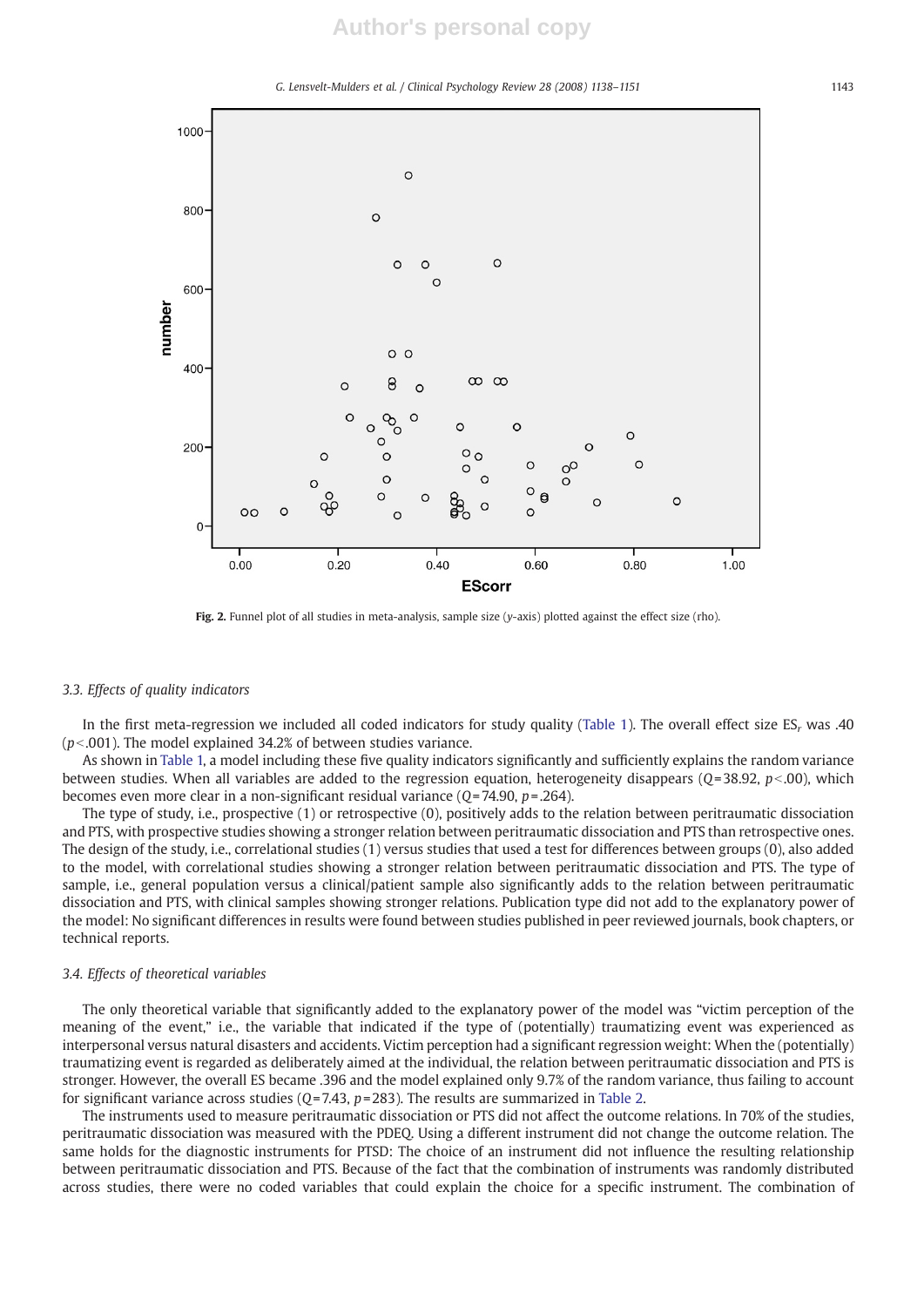#### 1144 G. Lensvelt-Mulders et al. / Clinical Psychology Review 28 (2008) 1138–1151

#### Table 1

Model including only indicators of study quality

| Homogeneity analysis    | Q         | $d\!f$ | $\boldsymbol{D}$ |
|-------------------------|-----------|--------|------------------|
| Model                   | 38.92     |        | .000             |
| Residual                | 74.90     | 68     | .264             |
| Total                   | 113.83    | 73     | .002             |
| Regression coefficients | B         | s.e.   | <b>Beta</b>      |
| Design                  | $.2019**$ | .048   | .42              |
| Time                    | $.0914**$ | .028   | .96              |
| Sample                  | $.1243**$ | .043   | .30              |
| Studtyp                 | $.2722**$ | .100   | .79              |
| Publication type        | .1875     | .162   | .11              |

 $\dot{p}$  :  $p$  <.05,  $\dot{p}$  \*\*p <.01. Abbreviations: Design = the study resulted in a correlation or a comparison of group means; Time = the time gap between the trauma and the first measurement of peritraumatic dissociation Sample = clinical or general population; Studtyp = study is retrospective or (quasi) prospective; Publication type: study is published as a paper in a peer reviewed journal or not.

instruments did not affect the outcomes. Differences in gender and age of the respondents in the studies did not explain a significant part of the differences in effect size between the studies, as shown in non-significant regression weights (age:  $\beta$ =.037,  $p > .05$  and gender  $\beta = .019$ ,  $p > .05$ ).

Although differences in the type of (potentially) traumatizing events did not explain differences in outcomes between studies, we checked these effects for all types of these events separately. Dummy variables for all (potentially) traumatizing events were coded and inserted in a third meta-regression. Only studies on (childhood) abuse proved to explain a significant part of the differences in effect size between the studies (see Table 3).

Finally, all variables that significantly contributed to the explanation of the random variance were put into one overall model (see Table 4). The overall ES was .40 ( $p<0$ ); this model explained 37% of the variance between studies.

In this final model, "victim's perception of the event" did not contribute significantly to the model any longer. Closer inspection of the data showed that this variable is strongly related to the time that elapsed between the first measure of peritraumatic dissociation and the (potentially) traumatizing event. This is because "victim perception" included studies investigating the effects of disasters, accidents and problems experienced during child birth, which are also often studies that use a 'prospective' design. Since this variable is a significant predictor of the established relation between peritraumatic dissociation and PTS (time,  $\beta$ = .633, p= .024), it suppresses the effect of "victim perception" in the latter meta-regression. Also, the variable (childhood) abuse does not significantly contribute to the overall model. However, the small initial effect has not disappeared completely. The final and best fitting model thus includes the variables of time (time elapsed since peritraumatic dissociation was measured for the first time), design (correlational versus other), sample type (clinical versus general population), and study type (longitudinal versus retrospective). This model explains the variance in the effect size across studies significantly and sufficiently.

#### 4. Discussion

In this article we explored the relationship between peritraumatic dissociation and subsequent PTS. To find evidence for this relationship, a meta-regression was conducted including 59 independent empirical studies. We coded 59 eligible studies, with 83 conditions within studies and the final data file included the results of 16,547 participants. A significant positive effect was established, the across study correlation between peritraumatic dissociation and the development of PTS later in life was .401. This

| Homogeneity analysis    | Q        | df   | p       |
|-------------------------|----------|------|---------|
| Model                   | 7.43     | 6    | .283    |
| Residual                | 69.50    | 62   | .239    |
| Total                   | 76.93    | 68   | .214    |
| Regression coefficients | B        | s.e. | Beta    |
| Age                     | $-.0008$ | .003 | $-.037$ |
| Instruments PD          | $-.0431$ | .053 | $-.110$ |
| instruments PTSD        | $-.0877$ | .073 | $-.164$ |
| First responder samples | $-.0693$ | .062 | $-.163$ |
| Victim perception       | $.1182*$ | .049 | .290    |

Table 2 Model including theoretically relevant variables

\*:  $p<0.05$ , \*\*p $<0.01$ .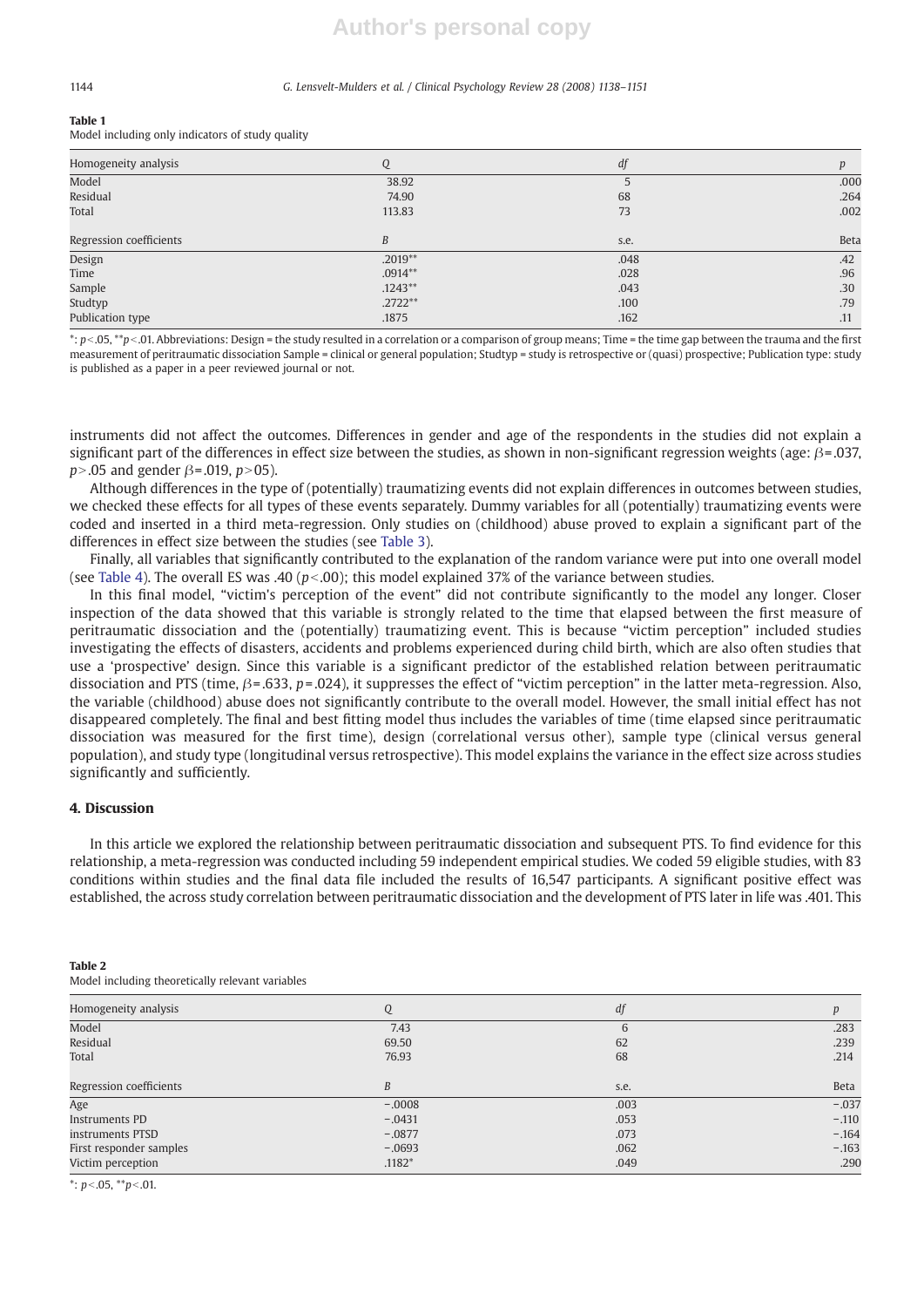| Table 3                            |  |  |
|------------------------------------|--|--|
| Meta-regression on types of trauma |  |  |

| Homogeneity analysis    | Q       | $\it df$ | p           |
|-------------------------|---------|----------|-------------|
| Model                   | 19.17   | 8        | .014        |
| Residual                | 81.11   | 72       | .216        |
| Total                   | 100.29  | 80       | .062        |
| Regression coefficients | B       | s.e.     | <b>Beta</b> |
| Combat                  | .067    | .068     | .135        |
| Road accidents          | $-.070$ | .063     | $-.164$     |
| (Natural) disasters     | .092    | .066     | .197        |
| Violence to person      | .081    | .081     | .123        |
| (Childhood) abuse       | $.233*$ | .106     | .244        |
| Cancer diagnosis        | .219    | .139     | .168        |
| Miscellaneous           | .090    | .075     | .158        |
| Terrorist attacks       | .134    | .139     | .100        |

 $*: p<0.05, **p<0.01.$ 

result is in line with earlier meta-analyses and comparable with the finding of Breh and Seidler (2007), who found a correlation of .36 in a meta-analyses of 34 studies. Thus this result adds to the body of evidence that there is a robust significant and relevant relationship between peritraumatic dissociation and the development of PTS later in life.

Although this outcome suggests that experiencing dissociation during or shortly after a potentially traumatizing event increases the probability of PTS later in life, this should not be interpreted as proof for a causal relationship. Causality can only be proved in studies using rigorous prospective designs. The number of studies that use a prospective design, including a measurement of peritraumatic dissociation that is obtained during or very shortly after the potentially traumatic event occurred, is currently too small to give reliable insights in the process that leads dissociation to cause PTS.

Our combined studies were too heterogeneous in their outcomes to compute an overall effect size or grand mean. The differences in the effect sizes between the studies could be significantly and sufficiently explained by differences in the methodological rigor of the studies. These differences involved the following aspects in order of relationship strength: time elapsed between first measurement PTD and the traumatic event, design effects (correlational versus mean comparison, and retrospective versus prospective), and type of sample.

The time elapsed between the potentially traumatizing event and the moment the participant entered the study is a predictor for the resulting relation between peritraumatic dissociation and PTS: The more time elapsed between these events and the first measurement, the higher the correlation between peritraumatic dissociation and PTS. These stronger correlations could be the result of using self-reports. In some of the analyzed studies, peritraumatic dissociation was first measured 20 years after the traumatic experience took place. It is assumed that people are less able to give accurate descriptions of (long) past emotional states (Candel & Merckelbach, 2004; Harvey & Bryant, 2002). But more important could be the fact that most studies with a large time interval between the traumatic event and the measurement of peritraumatic dissociation are also studies using clinical samples, thus people seeking treatment for PTSD, were overrepresented in this category. It is possible that in clinical samples self-reports are affected by the current state of mind of the subjects, the past is defined in the light of the present situation, resulting in stronger correlations between dissociations at the moment of the trauma and current PTSD. This is an important finding that at first sight seems to supports the view of Candel and Merckelbach (2004), who posited that conflicting results of peritraumatic dissociation as a predictor of PTS might be due to significant limitations of the retrospective methodology.

In contradiction to this explanation is the fact that this meta-analysis also shows that longitudinal studies reported a stronger positive relation between peritraumatic dissociation and PTS than the retrospective studies. Both outcomes taken together might

| Homogeneity analysis    | Q         | df   | p    |
|-------------------------|-----------|------|------|
| Model                   | 28.61     | 6    | .000 |
| Residual                | 75.93     | 64   | .146 |
| Total                   | 104.54    | 70   | .005 |
|                         |           |      |      |
| Regression coefficients | B         | s.e. | Beta |
| Time                    | $.0651*$  | .028 | .633 |
| Design                  | $.1880**$ | .056 | .361 |
| Sample type             | $.1015*$  | .055 | .265 |
| Study type              | $.2132*$  | .102 | .571 |
| Victim perception       | .0537     | .049 | .148 |
| (Childhood) abuse       | .0810     | .101 | .087 |
|                         |           |      |      |

### Table 4

Final model including all significant explanatory variables

\*:  $p<0.05$ , \*\*p $<0.01$ .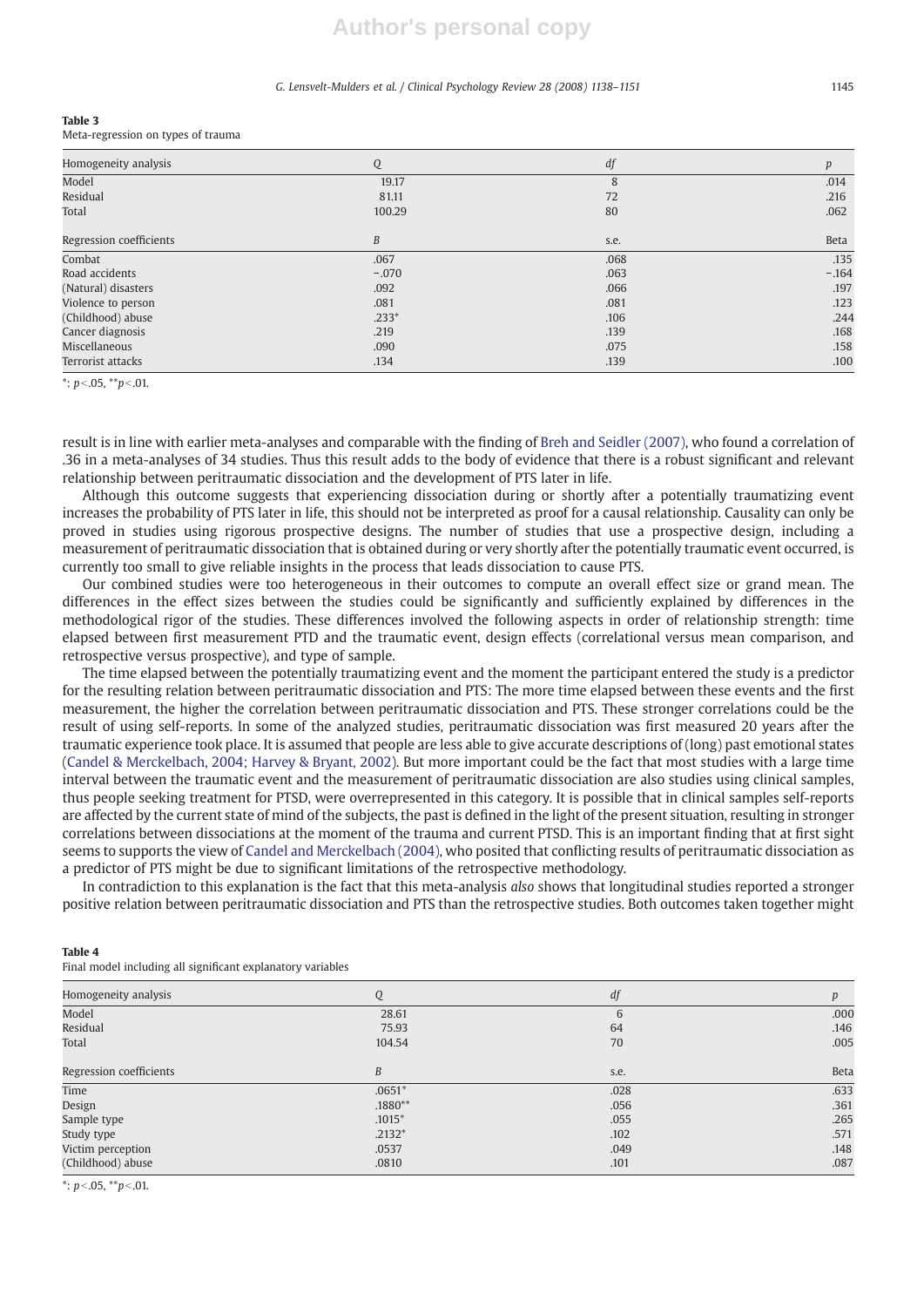indicate that memories of peritraumatic dissociation are less distorted than assumed, at least in clinical samples, and that selfreports on peritraumatic dissociation many years after the potentially traumatizing event could still be sufficiently reliable. These, at first sight contradictory, results both add to the cumulative evidence that the significant relation between peritraumatic dissociation and PTS is not a mere artefact of biased self-reports.

Finally, differences in the relation between peritraumatic dissociation and PTS can be explained by the type of study designs. Correlational designs showed a stronger relation between peritraumatic dissociation and PTS than comparisons between groups with and without PTS. This is surprising, since studies that investigate the difference between conditions are generally more powerful. But in this case, the observed difference could be the result of a restriction of range: Correlational studies include respondents with all levels of peritraumatic dissociation as well as PTS, whereas studies involving group comparisons use well defined groups of people suffering from PTSD versus people not suffering from PTSD.

From all theoretical variables, (childhood) abuse was the only one that significantly explained the variance between studies. Studies on (childhood) abuse showed a significantly stronger relation between dissociation at the moment of the event and PTS later in life. As this finding pertains only to three studies, we cannot draw strong conclusions, but this result suggests that future research should focus more on clinical populations in which childhood abuse and abuse later in life constitute the (potentially) traumatizing events.

In short, the results of our study may be considered to support the predictive value of peritraumatic dissociation for subsequent PTS(D). But large variations between studies in design and participant groups make it impossible to draw causal conclusions. Therefore, we can only stress the need for thorough research on the relationship between peritraumatic dissociation and PTS. Prospective longitudinal studies are needed to fully disentangle the process that connects peritraumatic dissociation to the subsequent development of full PTSD or severe posttraumatic stress symptoms later in life. Ideally, these prospective longitudinal studies should follow a more stringent design that assesses personal characteristics and medical and psychological history prior to the potentially traumatizing events and involves assessment of peritraumatic dissociation during or very shortly after the event.

Also more research is needed on the more fundamental theoretical question of what constitutes peritraumatic dissociation. Although the instruments used to measure peritraumatic dissociation did not affect the outcome relations, it might still be worthwhile to reconsider the question whether the unclear conceptual basis of what peritraumatic dissociation is (Van der Hart et al., in press), could also be at the heart of the contradictory results across studies. Unclear conceptualization would not by definition result in differences between the instruments as predictor for the relation between peritraumatic dissociation and PTS, because all instrument omit symptoms of peritraumatic somatoform dissociation (such as anesthesia and loss of motor control that are common manifestations of dissociation; Janet, 1907; Nijenhuis, 2004; Van der Hart, Van Dijke, Van Son, & Steele, 2000). All coded instruments focus exclusively on psychoform dissociation (mental symptoms such as amnesia) and on alterations in consciousness that may not necessarily be dissociative in nature (Steele, Dorahy, Van der Hart, & Nijenhuis, 2008; Van der Hart, Nijenhuis, Steele, & Brown, 2004; Van der Hart, Nijenhuis, & Steele, 2006). Further study is needed to determine what would be truly dissociative responses and thus eligible predictors for PTSD later in life. We suggest that future studies should incorporate measures of peritraumatic somatoform dissociation, such as the Somatoform Dissociation Questionnaire-Peritraumatic (SDQ-P; Nijenhuis, Van Engen, Kusters, & Van der Hart, 2001) in order to enhance theory building on the relationship between peritraumatic dissociation and the subsequent development of PTS(D).

#### Appendix A. Papers on PERITRAUMATIC DISSOCIATION-PTS(D) rejected for failure to fit inclusion criteria

- 1. Fullerton et al. (2001) Only information on acute PTSD (after 1 month)
- 2. Bryant et al. (2003) Reported statistical outcomes not sufficient to compute an ES
- 3. Roemer et al. (1998) No measurement of peritraumatic dissociation reported
- 4. Kleber et al. (1998) Review article, no empirical study
- 5. Tucker et al. (2000) No measure of peritraumatic dissociation reported
- 6. Nijenhuis et al. (2001) No measure for PlSD reported
- 7. O'Toole et al. (1996–1998, 5 articles)
- Reported statistical outcomes not sufficient to compute an ES 8. Duke et al.
- Review, not an independent empirical study
- 9. Resnick (1997)
- Review, not an independent empirical study

10. Shalev, Freedman, Peri, Brandes, and Sahar (1997)

Part of other study, better documented somewhere else 11. Favaro et al. (2006)

No peritraumatic dissociation, but dissociation in general as a psychological symptom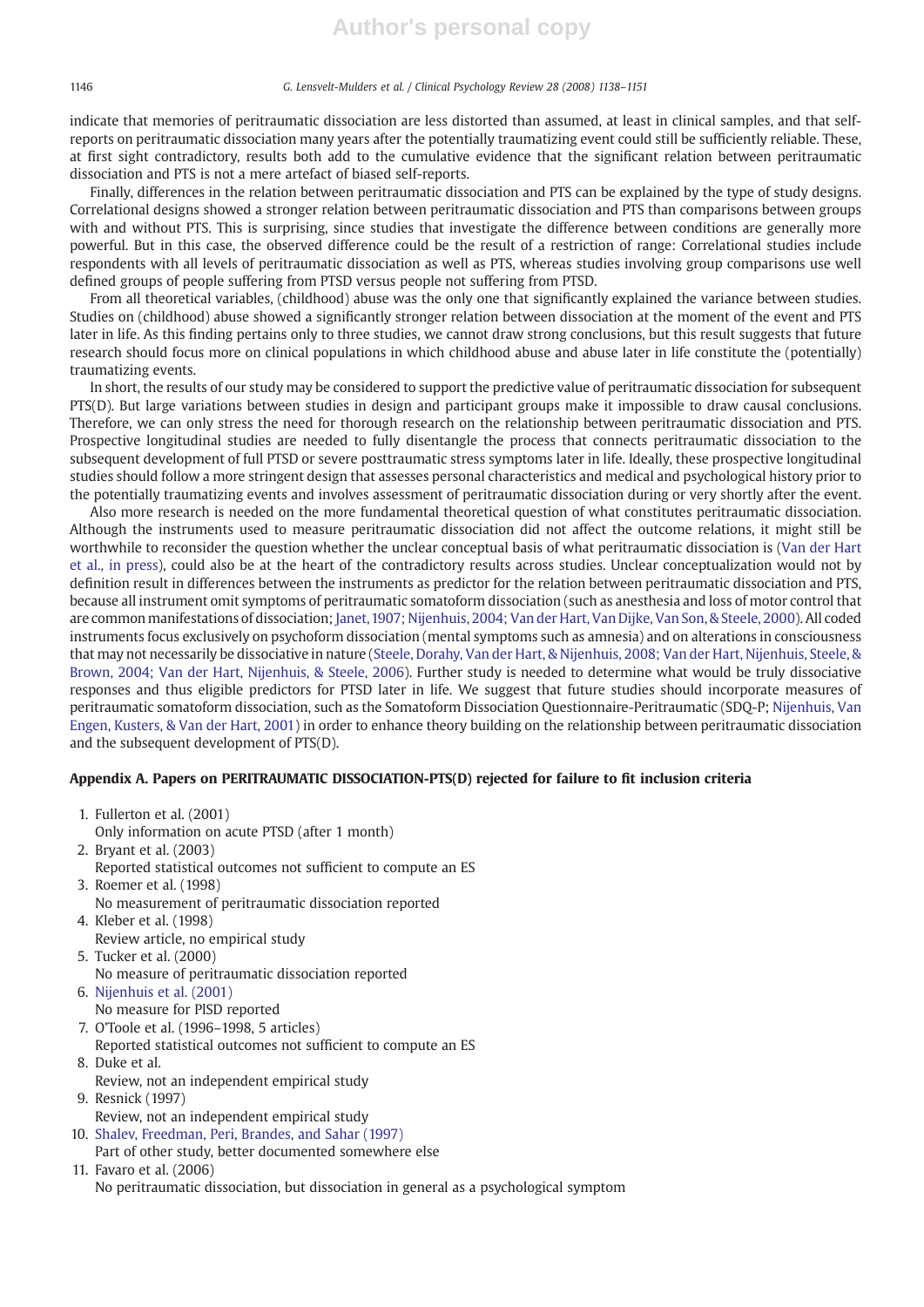G. Lensvelt-Mulders et al. / Clinical Psychology Review 28 (2008) 1138-1151 1147

- 12. Ginzburg, Koopman et al. (2006)
- Insufficient information on the relation between peritraumatic dissociation and PTSD 13. Ginzburg, Solomon et al. (2006)
- Insufficient information on the relation between peritraumatic dissociation and PTSD 14. McCaslin et al. (2006>)
- Insufficient information on the relation between peritraumatic dissociation and PTSD 15. Fikretoglu et al. (2006a)
- No PTSD measure is reported
- 16. Fikretoglu et al. (2006b) No PTSD measure is reported
- 17. Marmar et al. (1996) Insufficient information on the relation between peritraumatic dissociation and PTSD
- 18. Classen et al. (2002)
- No peritraumatic dissociation, but dissociation in general as a psychological symptom 19. Sim et al. (2005)
- No peritraumatic dissociation, but dissociation in general as a psychological symptom 20. Birmes et al. (2004)
- Only acute PTSD is measured, within 1 month after trauma
- 21. Ben-Ezra et al. (2006) Only acute PTSD is measured, within 1 month after trauma

#### Appendix B. Coding schedule

#### Study-level coding form [variable names in brackets]

Bibliographic reference:

Independent variables

- 1. Study ID number [STUDYID] (also in narrative review)
- 1B. Study condition number [STUDYCON]
- 2. Type of publication [PUBTYPE]
	- 1 book chapter
	- 2 peer reviewed article
	- 3 thesis or doctoral
	- 4 technical report
	- 5 conference paper
	- 6 other (specify):

3. Publication year (complete; 9999 if unknown)? [PUBYEAR]

Sample descriptors

- 4. Mean age [MEANAGE]
- 5. Predominant sex [SEX]
	- $1 < 5\%$  males
	- 2 5–44% male
	- 3 45–55% male
	- 4 56–95% male
	- $5 > 95\%$  male
	- 9 not recorded
- 6. Number of participants [NUMBER]

6a Number of participants in condition 1 (if test between groups is provided) 6b Number of participants in condition 2 (if test between groups is provided)

- 7. Type of study [STUDTYPE]
	- 1 retrospective
	- 2 longitudinal really prospective (start measurement at moment of trauma)
	- 3 longitudinal or multiple waves (start measurement retrospective)

7B. Number of longitudinal waves [WAVE]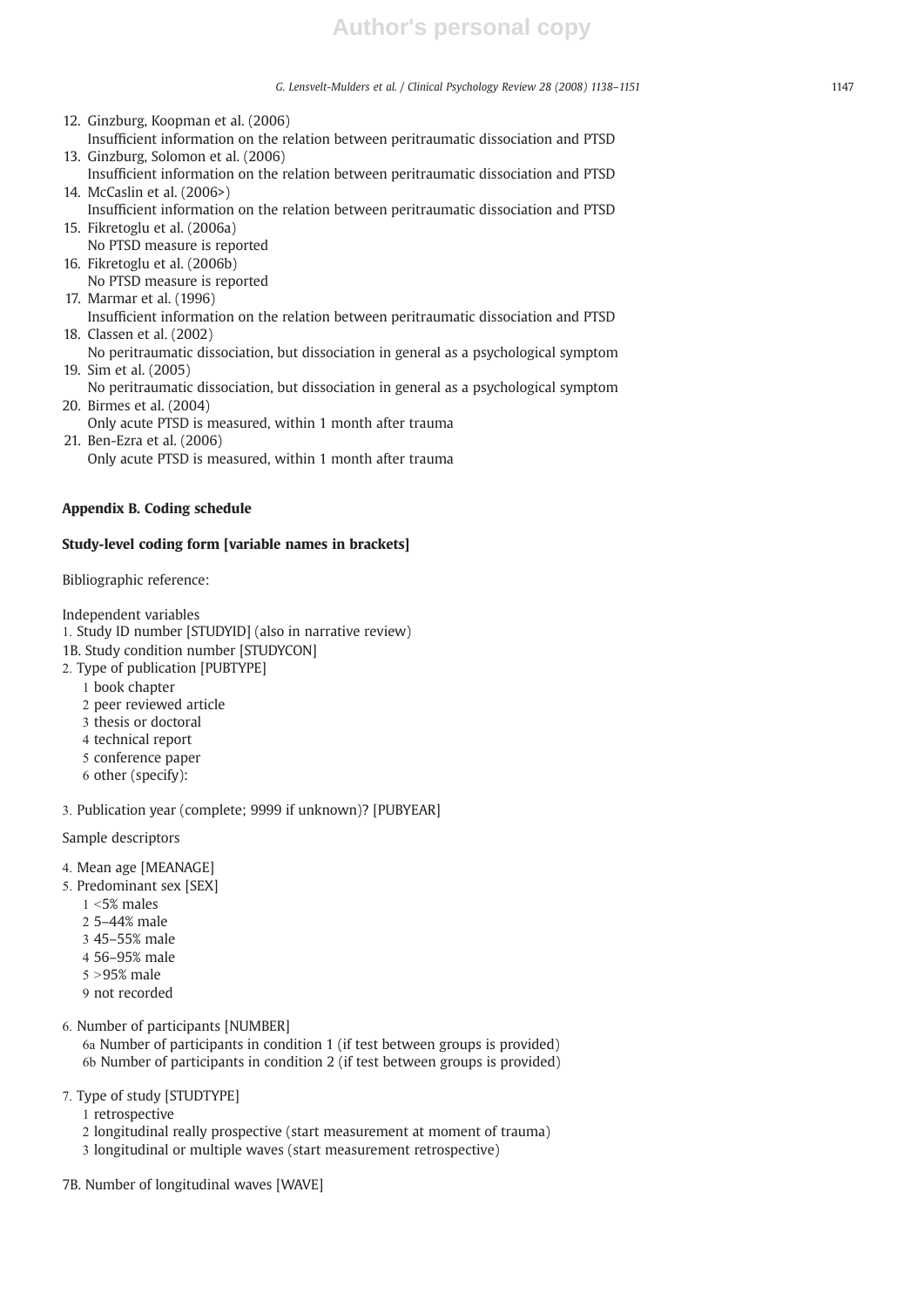#### G. Lensvelt-Mulders et al. / Clinical Psychology Review 28 (2008) 1138–1151

#### 8. Type of sample [SAMPTYPE]

- general community
- problematic
- 9. Professional [PROFTYPE]
	- victims are first responders (fire-brigade, ambulance, nurses etc)
	- victims are not first responders
- 10. Type of trauma [TRAUMA]
	- Combat
	- Road accidents/emergency service work
	- Disasters
	- Violence
	- Injury inducing events
	- Childbirth
	- Terrorist attack
	- (Childhood) abuse
	- Cancer diagnosis
	- Various events
- 11. Which instrument is used to measure dissociation [DISINSTR)
	- PDEQ (Peritraumatic Dissociative Experiences Questionnaire)
	- SDQ-P (Somatoform Dissociation Questionnaire)
	- TI SAV (Trauma Interview for Sexual Abuse Victims)
	- DAPS (Detailed Assessment of Posttraumatic Stress)
	- DEQ-M (Modified Dissociative Experiences Questionnaire)
	- ASDI (Acute Stress Disorder Interview)
	- SAS-RQ (Stanford Acute Stress Reaction Questionnaire)
	- different
- 12. Which instrument is used to measure PTSD [PTSDINSTR]
	- SCID (Structured Clinical Interview for DSM-IV Disorders)
	- PTSD-D (posttraumatic stress disorder)
	- MISS (Mississippi Scale of Combat Severity)
	- MMPI-K (Keane's PTSD from the Minnesota Multiphasic Personality Inventory)
	- PCL-M (PTSD Checklist Military Version)
	- IES-R (Impact of Event Scale-Revised)
	- SRRS (Social Readjustment Rating Scale)
	- PSS-SR (PTSD Symptom Scale Self-Report)
	- PI (Penn Inventory)
	- PDS (Posttraumatic Stress Diagnostic Scale)
	- CV
	- CAPS (Clinician Administered PTSD Scale)
	- different
- 13. Which disorder is measured? [SYMPTOMS]
	- PTSD according to DSM-IV
	- general stress symptoms
	- mixed: number of symptoms of general stress
- 14. How long after trauma is PTD observed? [TIMEPTD]
	- within a day
	- $2 > 1$  day to 1 week
	- $3 > 1$  week to 1 month
	- within 3 month
	- within a year
	- over a year has passed
- 15. How long after trauma PTSD is observed? [TIMPTSD]
	- $1 < 6$  month (acute)
	- 6 month to 3 years (intermediate)
	- $3 > 3$  years (chronic)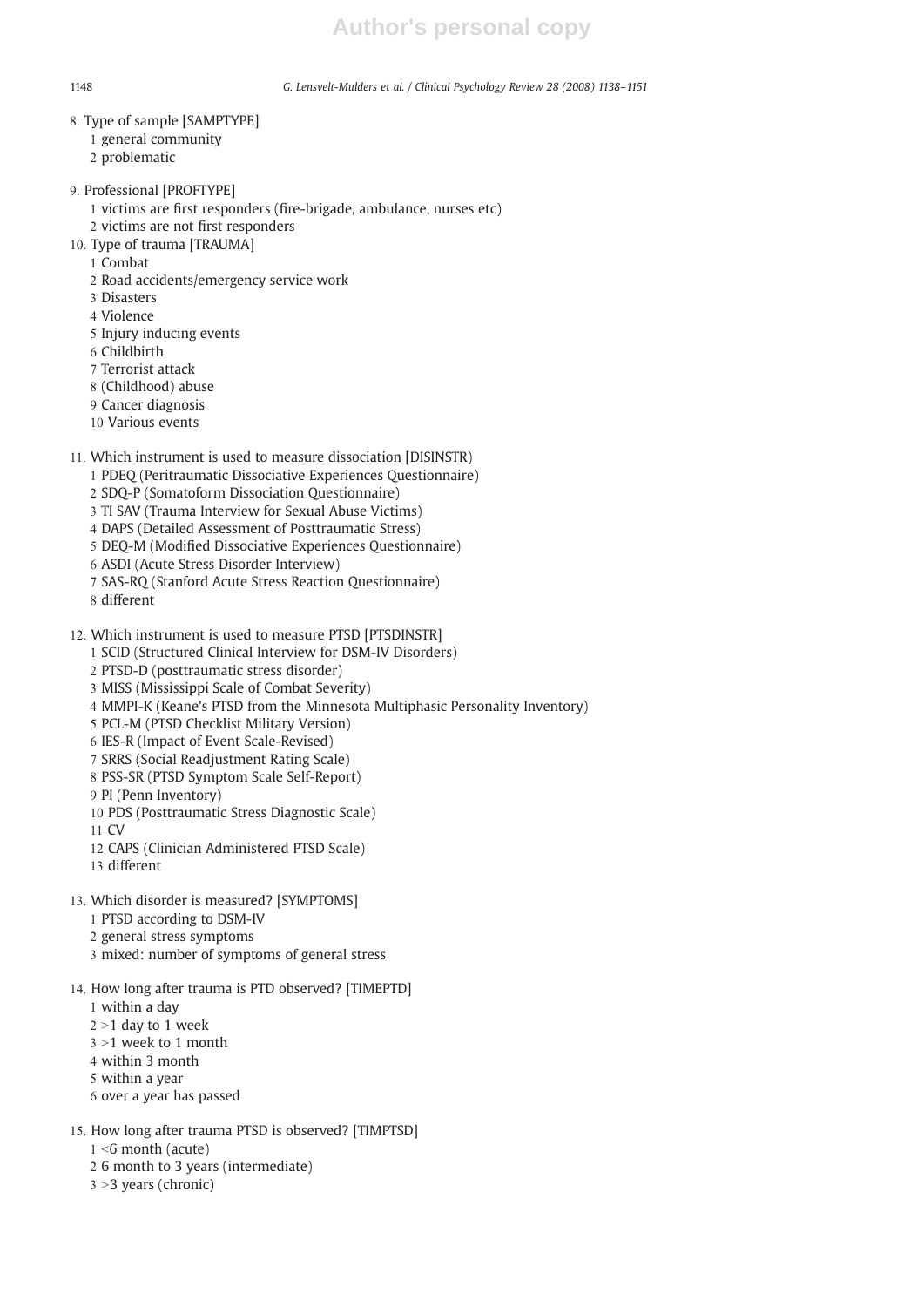#### 16. Has study already controlled for mediating variables? [MEDIAT]

 $0$  NO

1 YES

17. Non-response and attrition [NONRESP]

Percentage of the original sample compared to sample that is reported. (response number)

18.Country where study is conducted [LAND]

- 1 USA
- 2 Netherlands
- 3 France
- 4 UK
- 5 Germany
- 6 Others

Dependent variables

- 19. Effect measure correlation [EFFECT]
- 20. Standardized correlation [STANDEFF]
- 21. Variance of effect [EFFVAR]
- 22. Standard error of effect [EFFSE]
- 23. Other effects sized Chi [CHISQR]
- 24. Other effects sized T-TEST [TTEST]
- 25. Other effects sized F-VALUE [FTEST]
- 

#### References

Bennet, M. R., & Hacker, P. M. S. (2003). Philosophical foundations of neuroscience. Malden, MA: Blackwell Publishing.

- ⁎Birmes, P. J., Brunet, A., Carreras, D., Ducasse, J. -L., Charlet, J. -P., Lauque, D., et al. (2003). The predictive power of peritraumatic dissociation and acute stress symptoms for posttraumatic stress symptoms: A three month prospective study. American Journal of Psychiatry, 160, 1337-1339.
- ⁎Birmes, P. J., Carreras, D., Ducasse, J. -L., Charlet, J. -P., Warner, B. A., Lauque, D., et al. (2001). Peritraumatic dissociation, acute stress, and early posttraumatic stress disorder in victims of general crime. Canadian Journal of Psychiatry, 46, 649−651.
- Breh, D. C., & Seidler, G. H. (2007). Is peritraumatic dissociation a risk factor for PTSD. Journal of Trauma and Dissociation, 8(1), 53−69.
- ⁎Bremner, J. D. (1997). Trauma-related dissociative states and long-term psychopathology in posttraumatic stress disorder. Journal of Traumatic Stress, 10, 37−49. ⁎Briere, J., Scott, C., & Weathers, F. (2005). Peritraumatic and persistent dissociation in the presumed etiology of PTSD. American Journal of Psychiatry, 162, 2295−2301.
- Candel, I., & Merckelbach, H. (2004). Peritraumatic dissociation as a predictor of post-traumatic stress disorder: A critical review. Comprehensive Psychiatry, 45, 44−50.

Cohen, J. (1962). The statistical power of abnormal psychological research. Journal of Abnormal Psychology, 65(3), 145−153.

- Cochrane Collaboration. (2006). Handbook for systematic reviews and interventions: Cochrane Collaboration.
- Cooper, H., & Hedges, L.V. (1994). The handbook of research synthesis. New-York: Russel, Sage Foundation.
- ⁎Halligan, S. L., Michael, T., Clark, D. M., & Ehlers, A. (2003). Posttraumatic stress disorder following assault: The role of cognitive processing, trauma memory, and appraisals. Journal of Consulting and Clinical Psychology, 71, 419−431.
- Harvey, A. G., & Bryant, R. A. (2002). Acute stress disorder: A synthesis and critique. Psychological Bulletin, 128, 886−902.
- ⁎Holeva, V., & Tarrier, N. (2001). Personality and peritraumatic dissociation in the prediction of PTSD in road traffic accidents. Journal of Psychosomatic Research, 51, 687−692.
- Hox, J. J. (2002). Multilevel analysis. Techniques and applications. Mahwah, NJ: Lawrence Erlbaum.
- Hox, J. J., & De Leeuw, E. (Eds.). (2003). Multilevel models for meta-analysis Mahawah, NJ: Lawrence Erlbaum.
- Janet, P. (1907). The major symptoms of hysteria. London: Macmillan.
- Lensvelt-Mulders, G. J. L. M., Hox, J. J., Van der Heijden, P. G. M., & Maas, C. J. M. (2005). Meta-analysis of randomized response research: Thirty-five years of validation. Sociological Methods and Research, 33(3), 1−30.
- Lerner, F. A. (2007). PILOTS database user's guide, (4th ed.) White River Junction, Vermont: National Center for PTSD.
- Lipsey, M. W., & Wilson, D. B. (2001). Practical meta-analysis. Applied Social Research Methods: Vol. 49 Thousand oaks, Ca: Sage.
- Maas, C. J. M., Hox, J. J., & Lensvelt-Mulders, G. J. L. M. (2004). Longitudinal meta-analysis. Quality and Quantity, 38, 381−389.
- Marmar, C. R., Weiss, D. S., & Metzler, T. J. (1998). Peritraumatic dissociation and posttraumatic stress disorder. In J. D. Bremner & C.R. Marmar (Eds.), Trauma, memory, and dissociation (pp. 229−252). Washington, DC: American Psychiatric Press.
- ⁎Marmar, C. R., Weiss, D. S., Metzler, T. J., Deluccchi, K. L., Best, S. R., & Wenthworth, K. A. (1999). Longitudinal course and predictors of continuing distress following critical incident exposure in emergency services personnel. Journal of Nervous and Mental Disease, 187, 15−22.

⁎Marmar, C. R., Weiss, D. S., Schlenger, W. E., Fairbank, J. A., Jordan, K., Kulka, R. A., et al. (1994). Peritraumatic dissociation and posttraumatic stress in male Vietnam theater veterans. American Journal of Psychiatry, 151, 902−907.

⁎Marshall, G. N. S., & Schell, T. L. (2002). Reappraising the link between peritraumatic dissociation and PTSD symptom severity: Evidence from a longitudinal study of community violence survivors. Journal of Abnormal Psychology, 11, 626−636.

⁎Marx, B. P., & Sloan, D. M. (2005). Peritraumatic dissociation and experiential avoidance as predictors of posttraumatic stress symptomatology. Behaviour Research and Therapy, 43, 569−583.

- ⁎Murray, J., Ehlers, A., & Mayou, R. A. (2002). Dissociation and post-traumatic stress disorder: Two prospective studies of road traffic accident survivors. British Journal of Psychiatry, 180, 363−368.
- Nijenhuis, E. R. S. (2004). Somatoform dissociation: Phenomena, measurement, and theoretical issues. New-York: Norton.

Nijenhuis, E. R. S., Van Engen, A., Kusters, I., & Van der Hart, O. (2001). Peritraumatic somatoform and psychological dissociation in relation to recall of childhood sexual abuse. Journal of Trauma & Dissociation, 2(3), 49-68.

- Ozer, E. J., Best, S. R., Lipsey, T. L., & Weiss, D. S. (2003). Predictors of posttraumatic stress disorder and symptoms in adults: A meta-analysis. Psychological Bulletin, 129, 52−73.
- Raudenbush, S. W., & Bryk, A. S. (2002). Hierarchical linear modeling. Thousands Oaks: Sage.
- ⁎Shalev, A. Y., Freedman, S., Peri, T., Brandes, D., & Sahar, T. (1997). Predicting PTSD in trauma survivors: Prospective evaluation of self-report and clinicianadministered instruments. British Journal of Psychiatry, 170, 558−564.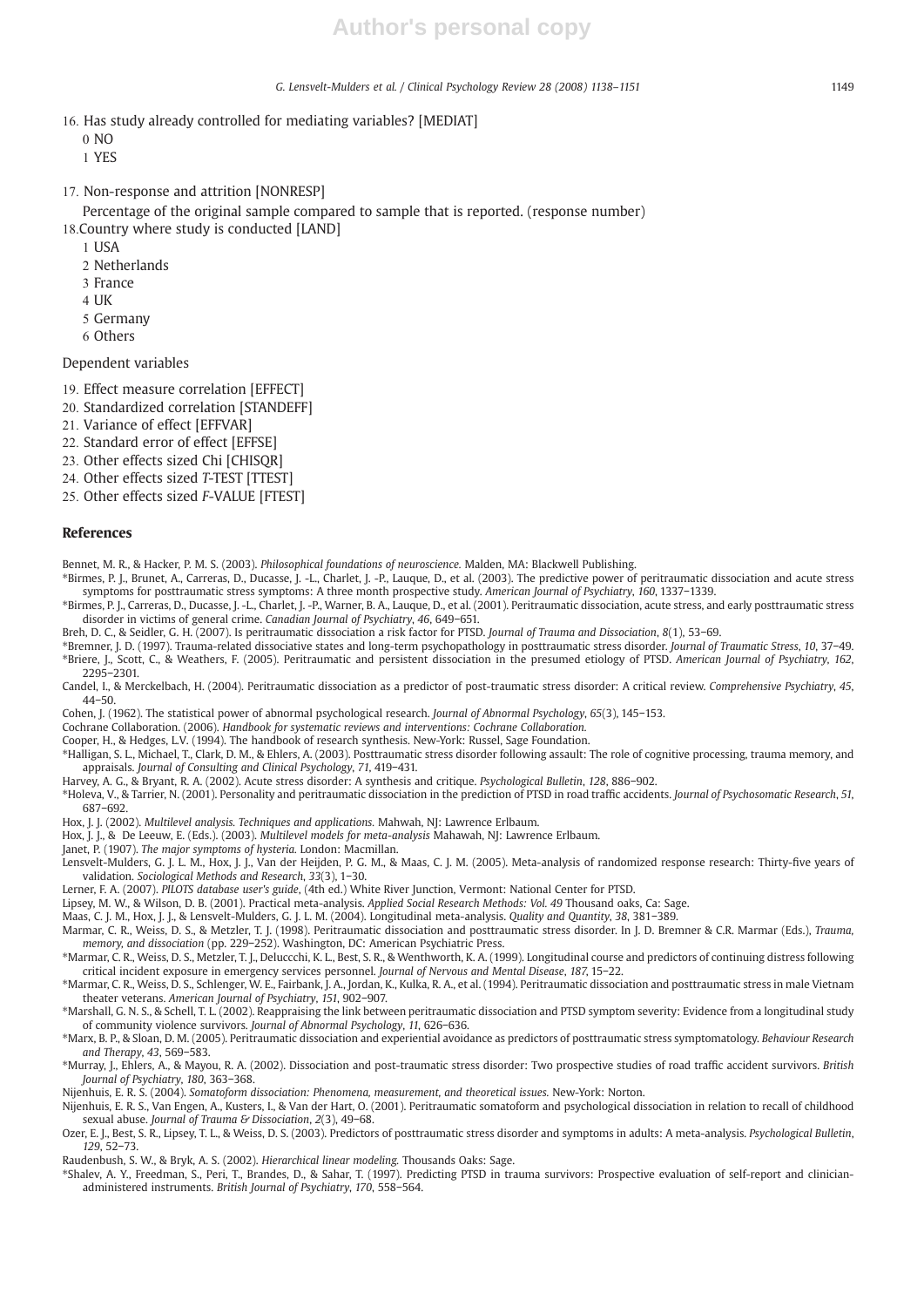Steele, K., Dorahy, M., Van der Hart, O., & Nijenhuis, E. R. S. (2008). Dissociation versus alterations in consciousness: Related but different concepts. In P. F. Dell, & J. A. O'Neil (Eds.), Dissociation and the dissociative disorders: DSM-V and beyond New-York: Routledge.

Van der Hart, O., Nijenhuis, E. R. S., & Steele, K. (2006). The haunted self: Structural dissociation and the treatment of chronic traumatization. New-York: Norton. Van der Hart, O., Nijenhuis, E. R. S., Steele, K., & Brown, D. (2004). Trauma-related dissociation: Conceptual clarity lost and found. Australian and New Zealand Journal

of Psychiatry, 38, 906−914. ⁎Van der Hart, O., Van Dijke, A., Van Son, M. J. M., & Steele, K. (2000). Somatoform dissociation in traumatized World War I combat soldiers: A neglected clinical

heritage. Journal of Trauma & Dissociation, 1(4), 33−66.

Van der Hart, O., Van Ochten, J.M., Van Son, M.J.M., Steele, K., & Lensvelt-Mulders, G.J.L.M. (in press). Relations among peritraumatic dissociation and posttraumatic Stress: A critical review. Journal of Trauma & Dissociation.

Van der Kolk, B. A., Van der Hart, O., & Marmar, C. R. (1996). Dissociation and information processing in posttraumatic stress disorder. In B. A. Van der Kolk, A. C. McFarlane, & L. Weisaeth (Eds.), Traumatic stress (pp. 303−330). New York: Guilford.

Wilson, D. (2000). SPSS\_macro's on www.mason.gmu.edu/~dwilsonb/ma.html

#### FURTHER-READING

- ⁎Bennet, M. R., Williams, Y., Page, N., Hood, K., Woolard, M., & Vetter, N. (2005). Associations between organisational and incidents factors and emotional distress in emergency ambulance personnel. British Journal of Clinical Psychology, 44, 215−226.
- ⁎Bennet, P., Owen, R. L., Koutsakis, S., & Bisson, J. (2002). Personality, social context and cognitive predictors of post-traumatic stress disorder in myocardial infarction patients. Psychology and Health, 17(4), 489−500.
- ⁎Bernat, J. A., Ronfeldt, H. M., Calhoun, K. S., & Arias, I. (1998). Prevalence of traumatic events and peritraumatic predictors of posttraumatic stress symptoms in a nonclinical sample of college students. Journal of Traumatic Stress, 11(4), 645−664.

⁎Birmes, P. J., Brunet, A., Coppin-Calmes, D., Arbus, C., Coppin, D., Charlet, J. -P., et al. (2005). Symptoms of peritraumatic and acute traumatic stress among victims of an industrial disaster. Psychiatric Services, 56, 93−95.

⁎Birmes, P., Brunet, A., Benoit, M., Defer, S., Hatton, L., Sztulman, H., et al. (2005). Validation of the Peritraumatic Dissociative Experiences Questionnaire self-report version in two samples of French-speaking individuals exposed to trauma. European Psychiatry, 20, 145−151.

⁎Bremner, J. D., Brett, E., Fontana, A., Rosenheck, R., & Charney, D. S. (1992). Dissociation and posttraumatic disorder in Vietnam combat veterans. American Journal of Psychiatry, 149, 328−331.

Brown, R. J. (2007). Different types of "dissociation" have different psychological mechanisms. Journal of Trauma and Dissociation, 7(4), 7−28.

\*Cooper, B. S., Yuille, J. C., & Kennedy, M. A. (2002). Divergent perspectives in prostitutes' autobiographical memories: Trauma and dissociation. Journal of Trauma & Dissociation, 3(3), 75−95.

⁎Delahanty, D. L., Royer, D. K., Raimonde, A. J., & Spoonster, E. (2003). Peritraumatic dissociation is inversely related to catecholamine levels in initial urine samples of motor vehicle accident victims. Journal of Trauma & Dissociation, 4(1), 65−79.

⁎Ehlers, A., Mayou, R. A., & Bryant, B. (1998). Psychological predictors of chronic posttraumatic stress disorder after motor vehicle accidents. Journal of Abnormal Psychology, 107, 508−519.

⁎Engelhard, I. M., Van den Hout, M. A., Kindt, M., Arntz, A., & Schouten, E. (2003). Peritraumatic dissociation and posttraumatic stress after pregnancy loss: A prospective study. Behaviour Research and Therapy, 41, 67−78.

⁎Engelhard, I. M., Van Rij, M., Boullart, I., Ekhart, H. A., Spaanderman, M. E. A., Van den Hout, M. A., et al. (2002). Posttraumatic stress disorder after pre-eclampsia: An exploratory study. General Hospital Psychiatry, 24, 260−264.

⁎Freedman, S. A., Brandes, D., Peri, T., & Shalev, A. (1999). Predictors of chronic post-traumatic stress disorder: A prospective study. British Journal of Psychiatry, 174, 353−359.

⁎Gershuny, B. S., Cloitre, M., & Otto, M. W. (2003). Peritraumatic dissociation and PTSD severity: Do event related fears about death and control mediate their relation? Behaviour Research and Therapy, 41, 157−166.

⁎Hall, E., Saxe, G., Stoddard, F., Kaplow, J., Koenen, K., Chawda, N., et al. (2005). Posttraumatic stress symptoms in parents of children with acute burns. Journal of Pediatric Psychology, 31, 403−412.

⁎Hetzel, M. D., & McCanne, T. R. (2005). The roles of peritraumatic dissociation, child physical abuse, and child sexual abuse in the development of posttraumatic stress disorder and adult victimization. Child Abuse & Neglect, 29, 915−930.

⁎Johnson, D. M., Pike, J. L., & Chard, K. M. (2001). Factors predicting PTSD, depression, and dissociative severity in female treatment-seeking childhood sexual abuse survivors. Child Abuse & Neglect, 25, 179−198.

⁎Jones, C., Harvey, A. G., & Brewin, C. R. (2007). The organisation and content of trauma memories in survivors of road traffic accidents. Behaviour Research and Therapy, 45, 151−162.

⁎Kangas, M., Henry, J. L., & Bryant, R. A. (2005). Predictors of posttraumatic stress disorder following cancer. Health Psychology, 24, 579−585.

⁎Kaplow, J. B., Dodge, K. A., Amaya-Jackson, L., & Saxe, G. N. (2005). Pathways to PTSD, part II: Sexually abused children. American Journal of Psychiatry, 162, 1305−1310.

⁎Kaufman, M. L., Kimble, M. O., Kaloupek, D. G., McTeague, L. M., Bachrach, P., Forti, A. M., et al. (2002). Peritraumatic dissociation and physiological response to trauma-relevant stimuli in Vietnam combat veterans with posttraumatic stress disorder. Journal of Nervous and Mental Disease, 190, 167−174.

⁎Koopman, C., Classen, C., & Spiegel, D. (1994). Predictors of posttraumatic stress symptoms among survivors of the Oakland/Berkeley, California, Firestorm. American Journal of Psychiatry, 151, 888−894.

⁎Kuhn, E., Blanchard, E. B., Fuse, T., & Hickling, E. J. (2006). Heart rate of motor vehicle accident survivors in the emergency department, peritraumatic psychological reactions, ASD, and PTSD severity: A 6-month prospective study. Journal of Traumatic Stress, 19, 735−740.

⁎Ladwig, K. H., Marten-Mittag, B., Dammann, G., Erazo, N., Reicherzer, M., Baedeker, U., et al. (2002). Pradiktoren persistierender psychischer Morbidität bei Bankmitarbeitern nach rauberischen Überfällen auf Bank-institute. Zeitschrift fur Medizinische Psychologie, 11, 105−111.

⁎Laposa, J. M., & Alden, L. E. (2003). Posttraumatic stress disorder in the emergency room: Exploration of a cognitive model. Behaviour Research and Therapy, 41, 49−65. ⁎Lee, K. A., Vaillant, G. E., Torrey, W. C., & Elder, G. H. (1995). A 50-year prospective study of the psychological sequelae of World War II combat. American Journal of Psychiatry, 152, 516−521.

Marshall, R. D., Spitzer, R., & Liebowitz, M. R. (1999). Review and critique of the new DSM-IV diagnosis of acute stress disorder. American Journal of Psychiatry, 156, 1677−1685.

⁎Martin, A. M. A. (2003). Prediction of posttraumatic stress disorder: Peritraumatic dissociation, negative emotions and physical anxiety among French-speaking university students. Journal of Trauma & Dissociation, 4(2), 49-63.

⁎Mellman, T. A., David, D., Bustamante, V., Fins, A. I., & Esposito, K. (2001). Predictors of post-traumatic stress disorder following severe injury. Depression and Anxiety, 14, 226−231.

⁎Michaels, A. J., Michaels, C. E., Moon, C. H., Zimmerman, M. A., Peterson, C., & Rodriquez, J. L. (1997). Psychosocial factors limit outcomes after trauma. Journal of Trauma, 44, 644−648.

⁎Michaels, A. J., Michaels, C. E., Moon, C. H., Zimmerman, M. A., Peterson, C., & Rodriquez, J. L. (1998). Psychosocial factors limit outcomes after trauma. Journal of Trauma, 44, 644−648.

⁎Neylan, T. C., Brunet, A., Pole, N., Best, S. R., Metzler, T. J., Yehuda, R., et al. (2005). PTSD symptoms predict waking salivary cortisol levels in police officers. Psychoneuroendocrinology, 30, 373−381.

Nijenhuis, E. R. S., Spinhoven, P., Van der Hart, O., & Vanderlinden, J. (1996). The development and psychometric characteristics of the Somatoform Dissociative Questionnaire (SDQ-20). Journal of Nervous and Mental Disease, 184, 688−694.